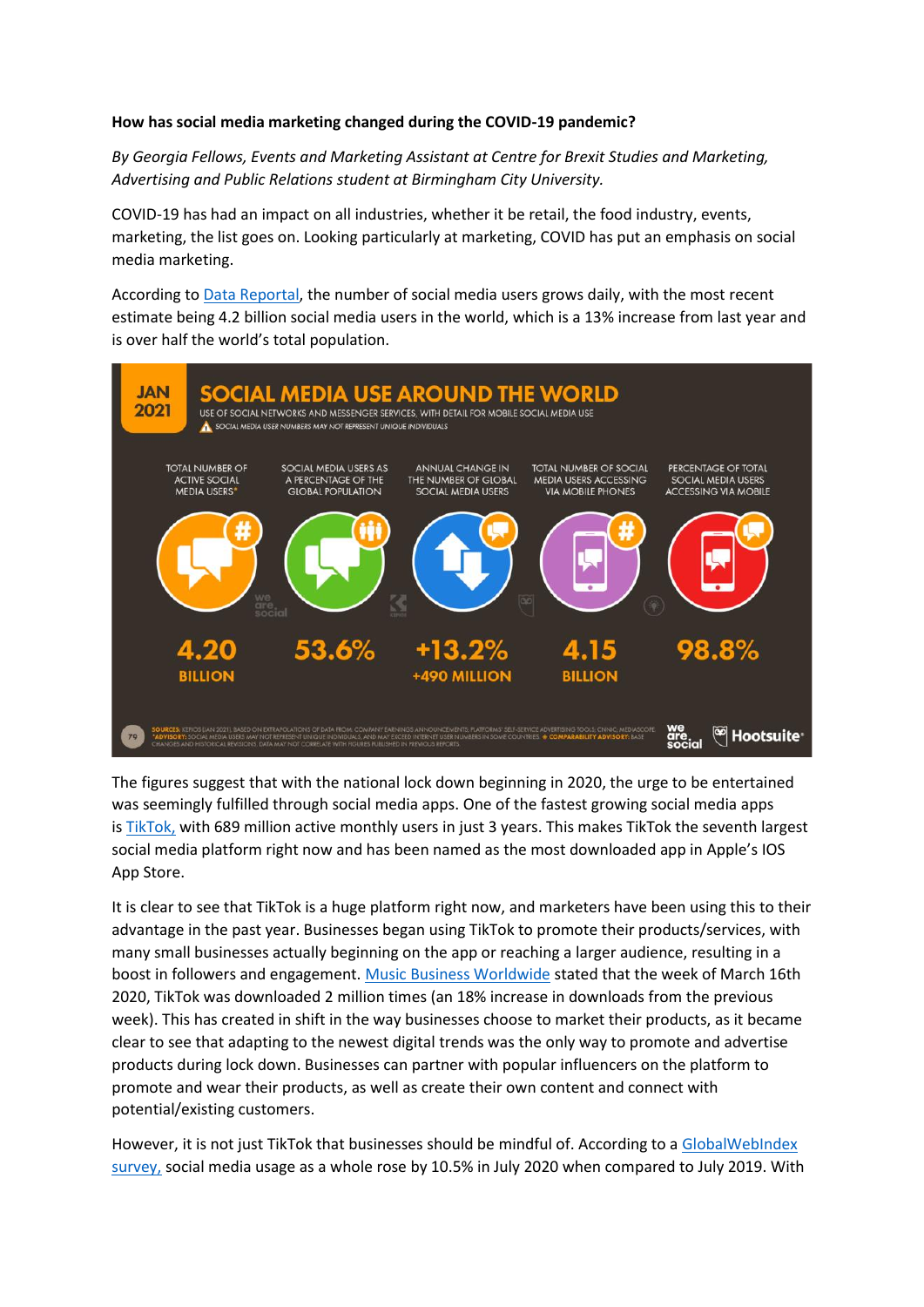so much free time, consumers are clicking onto their social media apps more regularly, resulting in the discovery of new brands on their accounts. Social media marketing is a new, fast paced way of promotion and advertising, and has so many benefits for a business, such as:

- Increased brand loyalty
- Higher conversion rates
- Increased traffic to website
- Builds business-to-customer relationships
- Gain insight to valuable customer data
- Cheaper and targeted marketing strategy

Businesses should always bear their audience in mind when using social media actively, they must be aware of what their audience engages with the most, their interests, what doesn't seem to do so well etc. Utilising the insights and statistics gathered by social media apps can give businesses a better idea of how to create higher engagement and therefore create a larger social media presence. [Research](https://blog.hubspot.com/blog/tabid/6307/bid/23865/13-mind-bending-social-media-marketing-statistics.aspx) shows that 90% of people follow a business on Instagram, and 83% of people use the app to discover new products. A further 87% of people continued to state that they take action after seeing a business post on Instagram, such a buying the product. Just by knowing this information, businesses can adapt their social media strategy in a way that promotes their products and engagement simultaneously.

In comparison to previous years, social media marketing is at an all time high, and businesses must be prepared to act on this in order to effectively market themselves. In the last 12 months, online marketing was the most common form used by B2B marketers. The [graph](https://www.wordstream.com/blog/ws/2020/01/07/best-marketing-strategies) below shows that the top 3 forms of marketing was online, and the most common type of marketing was via social media content.